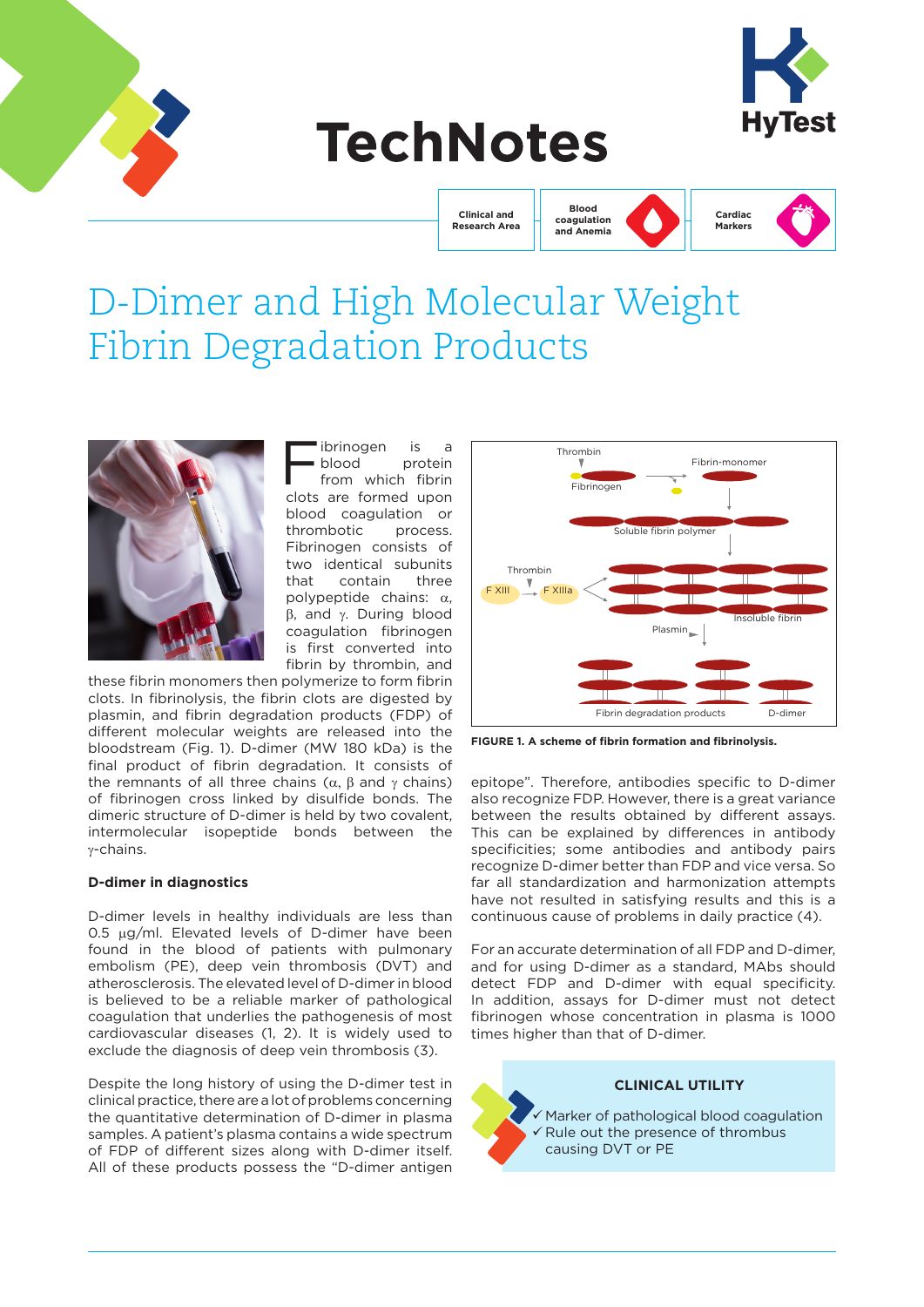#### **Assay development and pair recommendations**

For development of D-dimer assays, we provide several monoclonal antibodies specific for D-dimer and FDP. In addition to antibodies, we offer D-dimer antigen that is produced from clotted fibrinogen by means of plasmin digestion.

#### **Monoclonal antibodies specific to D-dimer and FDP**

FDP and D-dimer, the most degraded form of FDP, appear in human blood as a result of proteolytic degradation of fibrin clots. The ratio of these products is not constant but varies from patient to patient (see Fig. 3). To decrease bias in quantitation of these degradation products, we have developed an assay which recognizes both FDP and D-dimer with equal specificity. This concept could potentially be one step forward in the attempt to achieve D-dimer assay standardization.

#### **A quantitative sandwich immunoassay that is equally specific for D-dimer and FDP**

HyTest offers new MAbs (DD189cc and DD255cc) that recognize D-dimer and high molecular weight fibrin degradation products with equal specificity in a sandwich FIA up to 1 ug/ml antigen concentration (Fig. 2). To be analyzed in a sandwich immunoassay, plasma can be diluted ten-fold with 20 mM Tris-HCl buffer, pH 7.5, containing 0.15 M NaCl.

Both MAbs stained D-dimer in Western blotting under reducing and non-reducing conditions (Fig. 6 A and B).

The development and characterization of these MAbs is described in the article by Kogan et al. (5).



**FIGURE 2. Antibody pair DD189-DD255 detects FDP and D-dimer**  with equal specificity. The plate wells were coated with 100 µl of MAb DD189 (10 µg/ml in PBS) and incubated for 1 hour at room temperature. After three washes with TBS containing 0.05% Tween 20, 50 µl of Eu<sup>3+</sup>-labeled MAb DD255 (4 µg/ml in Delfia assay buffer) and 25 µl of D-dimer or FDP dilutions were added and incubated at shaking for 1 hour at room temperature. After washing, 300 µl of Lanfia solution was added to every well, and after 3 minutes of intensive shaking the fluorescent signals were measured in a Victor 1420 Victor™ Multilabel Counter (Wallac, Finland).

#### **The ratio of D-dimer and FDP varies between patients**

We analyzed plasma from patients with two different disorders using gel filtration. The results show that the ratio of D-dimer and FDP is not constant (Fig. 3). This finding further supports the idea that an immunoassay should equally recognize D-dimer and FDP to allow for a more accurate determination of all products resulting from fibrin degradation.



**FIGURE 3. HPLC gel filtration of plasma samples from patients with thrombosis (A) and after a surgical operation (B).** 200-500 μl of plasma was applied to the Superdex 200 column 16/60 at a flow rate of 1 ml/min. 1 ml fractions were analyzed by the DD189-DD255 pair in a sandwich assay as described in Figure 3.

**TABLE 1. Recommended pairs to be used in a sandwich immunoassay for D-dimer detection in human plasma.** Note, these recommendations and observations are based on results obtained using our in-house DELFIA® immunoassay platform.

| Pair<br>(capture-detection) | <b>Remarks</b>                                                                             |
|-----------------------------|--------------------------------------------------------------------------------------------|
| DD189cc - DD255cc           | Equal specificity for D-dimer<br>and high MW fibrin degradation<br>products                |
| $DD2 - DD41cc$              | Slightly more specific for high MW<br>fibrin degradation products                          |
| $DD2 - DD4*$                | Approximately equal specificity<br>for D-dimer and high MW fibrin<br>degradation products. |

\* Due to the cross-reactivity of DD4 with fibrinogen, we strongly recommend to use it as the detection antibody. In a sandwich immunoassay, plasma must be diluted at least two-fold with 10 mM Tris-HCl, pH 7.5, 1 M NaCl, 0.1 % Tween 20 in order to avoid nonspecific binding. Each step in the assay should be followed by an incubation and wash: coating with the capture MAb, addition of the sample and addition of the (conjugated) detection MAb.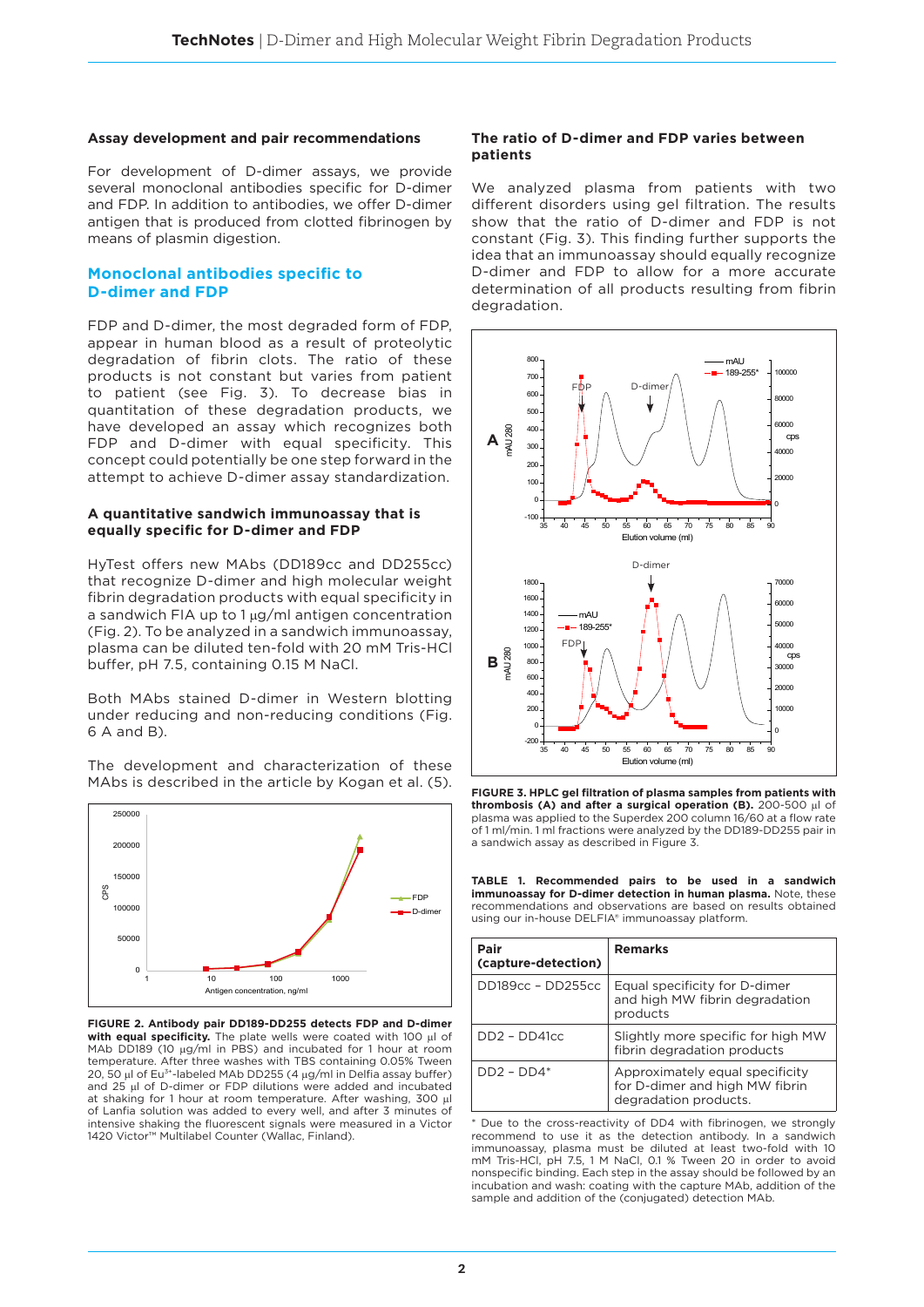#### **Antibody recommendations for quantitative sandwich immunoassays**

The recommended pairs are listed in Table 1. They are specific to cross-linked material (D-dimer and high molecular weight fibrin degradation products) in samples and do not detect fibrinogen (Fig. 4).



**FIGURE 4. Immunoassays with DD2-DD41 and DD189-DD255 show no cross-reactivity with fibrinogen.** 5 mg of fibrinogen (Calbiochem) was applied to the Superdex 200 column 16/60 using TBS, pH 7.5 at a flow rate of 1 ml/min. 1 ml fractions were analyzed by DD2-DD41 and DD189-DD255 pairs in a sandwich assay as described in Figure 3. The results demonstrate that the D-dimer assays do not detect fibrinogen, however, some high molecular weight fibrin degradation products are present in the preparation.

Our pair recommendations for chemiluminescence (CLIA) and Lateral flow (LF) platforms are described in Table 2. The new recommended pairs show good correlation with commercially available D-dimer assay (Fig. 5).

**TABLE 2. New pair recommendations for chemiluminescence and lateral flow platforms.**

| Capture | <b>Detection</b> | <b>Platform</b> |
|---------|------------------|-----------------|
| DD189cc | DD255cc          | CI IA           |
| DD255cc | DD41cc           | CLIA. LF        |
| DD3cc   | DD46cc           | CLIA, LF        |

**FIGURE 5. Correlation study of HyTest in-house assay and commercially available D-dimer assays.** A) HyTest in-house assay DD189cc-255cc with clinical sample amount of 65. B) HyTest inhouse assay DD3cc-DD44cc with clinical sample amount 65. Correlation of the in-house assay DD189cc-255cc is r = 0.974, and the DD3cc-DD4cc  $r = 0.969$ .

#### **Anti-D-dimer MAbs can be used in Western blotting**

Anti-D-dimer antibodies can be used in Western blotting to detect D-dimer. All MAbs stained nonreduced D-dimer and some of them stained reduced D-dimer as well (Fig. 6 A and B, respectively).



**FIGURE 6. Western blot of D-dimer.** D-dimer (Cat.# 8D70) was run in SDS-PAGE under non-reducing (A) or reducing (B) conditions using a 7.5–12.5% separating gel and transferred onto a nitrocellulose membrane. The membrane was blocked by 7% milk in PBST for 30 minutes and the protein bands were stained by different anti-D-dimer MAbs (10 μg/ml) for 1 hour using a Mini-Protean® II Multi Screen (Bio-Rad). After washing with PBST, goat anti-mouse Fc-specific IgG labeled with horseradish peroxidase (diluted as recommended by the manufacturer) was added and incubated for 1 hour. After washing with PBST, the immune complexes were visualized by DAB/hydrogen peroxide in 50 mM Tris-HCl buffer, pH 7.5.